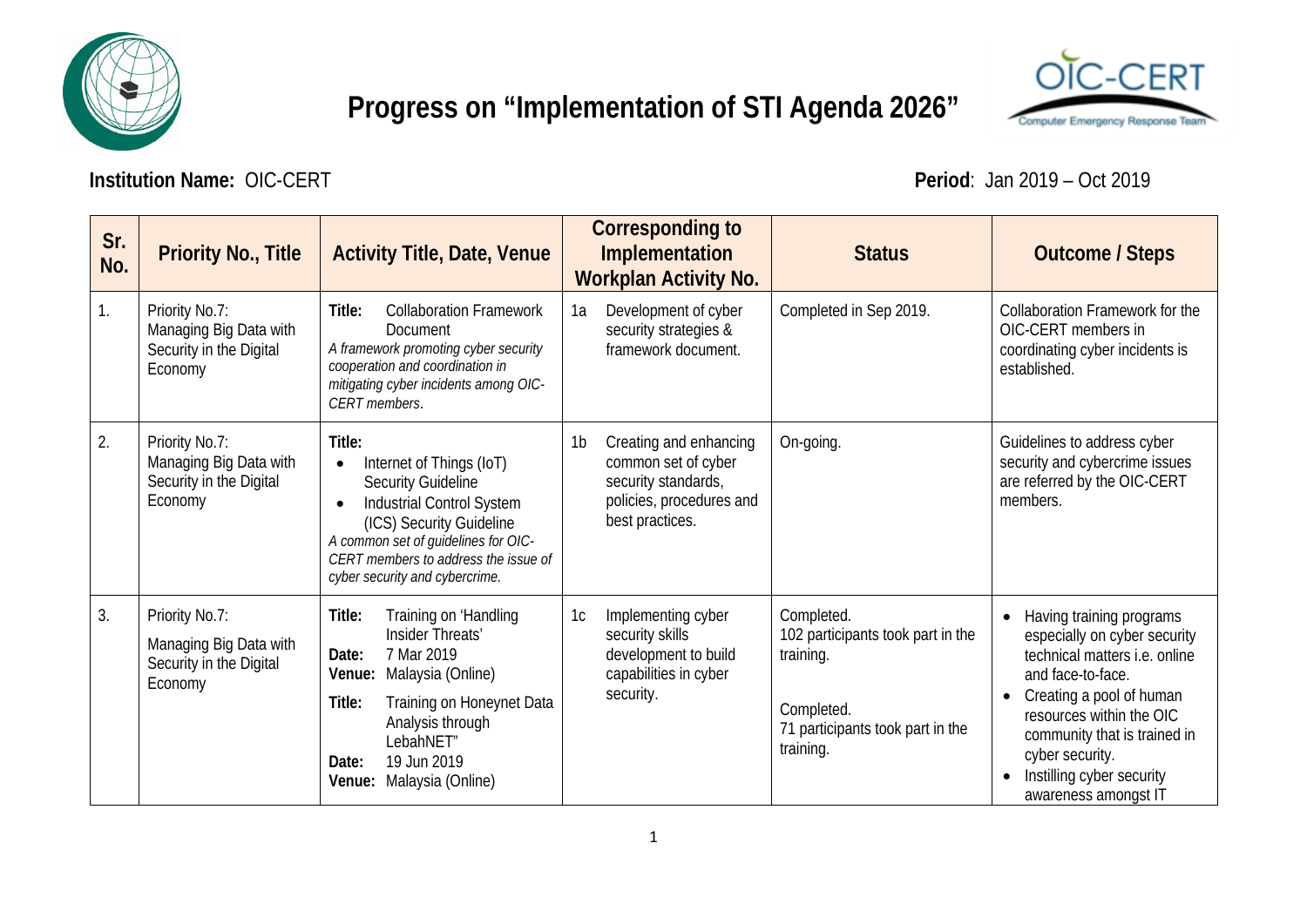| Sr.<br>No. | <b>Priority No., Title</b>                                                       | <b>Activity Title, Date, Venue</b>                                                                                                                                                                             | <b>Corresponding to</b><br>Implementation<br><b>Workplan Activity No.</b>                                                   | <b>Status</b>                                                                                                                                                                                                           | <b>Outcome / Steps</b>                                                                                                                             |
|------------|----------------------------------------------------------------------------------|----------------------------------------------------------------------------------------------------------------------------------------------------------------------------------------------------------------|-----------------------------------------------------------------------------------------------------------------------------|-------------------------------------------------------------------------------------------------------------------------------------------------------------------------------------------------------------------------|----------------------------------------------------------------------------------------------------------------------------------------------------|
|            |                                                                                  | Training on "Social<br>Title:<br><b>Engineering Attacks:</b><br>Common Techniques and<br>How to Prevent"<br>3 Sep 2019<br>Date:<br>Indonesia (Online)<br>Venue:                                                |                                                                                                                             | Completed<br>84 participants took part in the<br>training.                                                                                                                                                              | professionals to build<br>capabilities in cyber security.                                                                                          |
| 4.         | Priority No.7:<br>Managing Big Data with<br>Security in the Digital<br>Economy   | Title:<br>Conducting periodic<br>exercise to measure<br>response of OIC-CERT<br>members.<br>Implement a technical solution to<br>proactively identify the state of<br>readiness among the OIC-CERT<br>members. | 1 <sub>d</sub><br>Developing and<br>implementing technical<br>solutions to address<br>cyber security issues<br>and threats. | On-going                                                                                                                                                                                                                | A system to measure the<br>readiness of the Computer<br>Security Incident Response<br>Team (CSIRT) is developed.                                   |
| 5.         | Priority No.7:<br>Managing Big Data with<br>Security in the Digital<br>Economy   | The OIC-CERT Portal<br>Title:<br>A platform that facilitate communication<br>and information sharing among OIC-<br>CERT members online.                                                                        | 1d<br>Developing and<br>implementing technical<br>solutions to address<br>cyber security issues<br>and threats.             | Completed.                                                                                                                                                                                                              | OIC-CERT interactive portal<br>which include forum and archive<br>for members to interact and<br>share knowledge is developed.                     |
| 6.         | Priority $# .7:$<br>Managing Big Data with<br>Security in the Digital<br>Economy | OIC-CERT Cyber Drill<br>Title:<br>17 Sep 2019<br>Date:<br>Oman<br>Host:                                                                                                                                        | Conducting inter-border<br>1e<br>collaborative initiatives<br>(cyber exercises/drills)                                      | Completed.<br>Led by Oman National CERT<br>(OCERT).<br>Participating members are as<br>follows:<br>Bangladesh<br><b>Brunei</b><br>Indonesia<br>Egypt<br>Jordan<br>Malaysia<br>Morocco<br>Nigeria<br>Tunisia<br>Pakistan | Cyber drill that test and evaluate<br>the readiness of the<br>communication capabilities in<br>mitigating cyber threats among<br>OIC-CERT members. |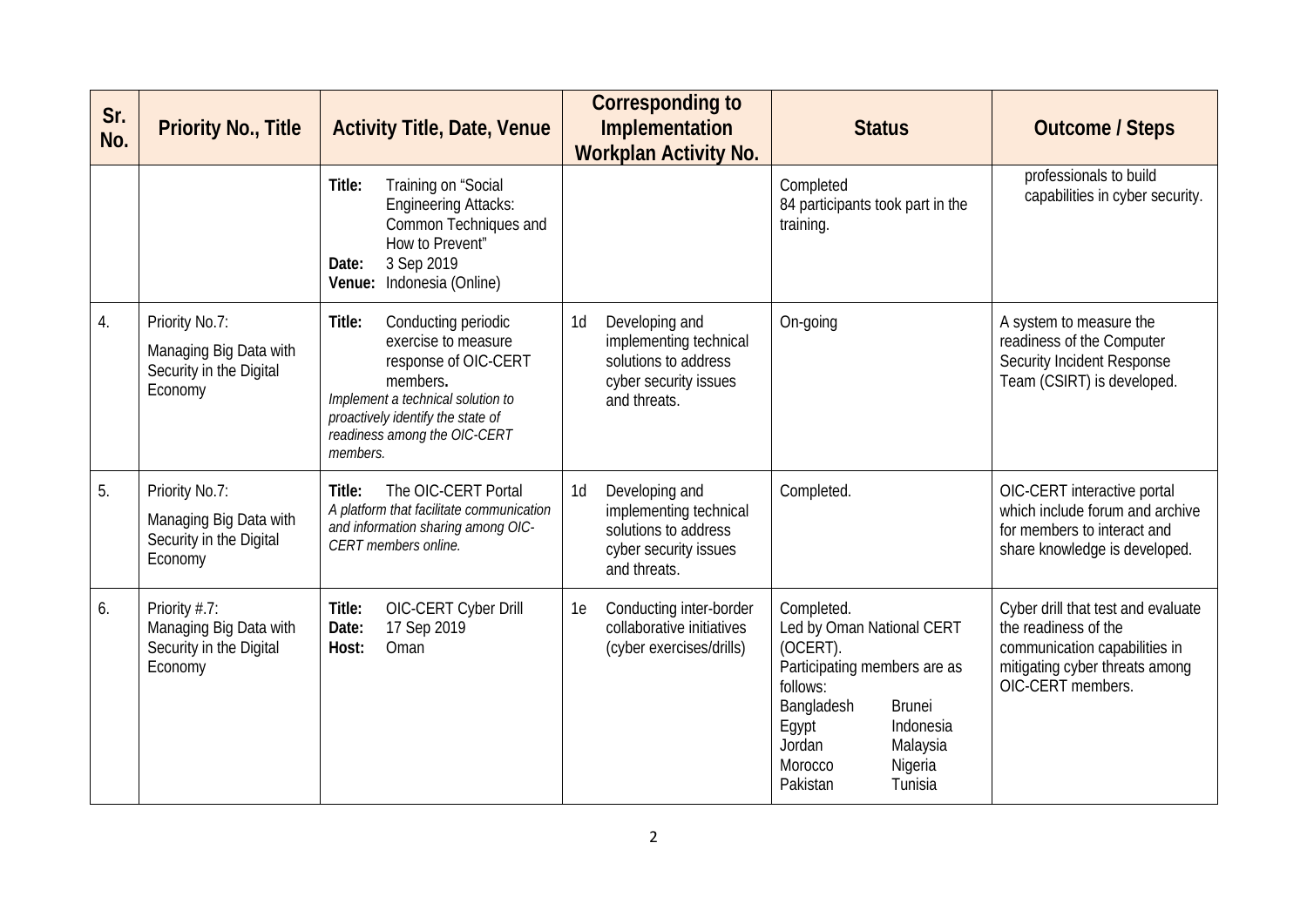| Sr.<br>No. | <b>Priority No., Title</b>                                                     | <b>Activity Title, Date, Venue</b>                                                                                                                                                                                                                               | <b>Corresponding to</b><br>Implementation<br><b>Workplan Activity No.</b>                                   | <b>Status</b>                                                              | <b>Outcome / Steps</b>                                                                                                                                                                                                                                                                                                      |
|------------|--------------------------------------------------------------------------------|------------------------------------------------------------------------------------------------------------------------------------------------------------------------------------------------------------------------------------------------------------------|-------------------------------------------------------------------------------------------------------------|----------------------------------------------------------------------------|-----------------------------------------------------------------------------------------------------------------------------------------------------------------------------------------------------------------------------------------------------------------------------------------------------------------------------|
| 7.         | Priority #.7:<br>Managing Big Data with<br>Security in the Digital<br>Economy  | Title:<br>Guideline for Establishing<br>a National Cyber Security<br>Ambassador Programme<br>for Children<br>A guideline on raising cyber security<br>awareness within OIC-CERT member<br>states.                                                                | 2 <sub>b</sub><br>Developing and<br>implementing Cyber<br><b>Security Awareness</b><br>Ambassador Programme | In progress<br>Led by aeCERT, UAE                                          | Having a channel with the<br>$\bullet$<br>education sector involved in<br>cyber security awareness<br>programmes<br>Students selected as the<br>ambassadors of cyber<br>security awareness to<br>conduct awareness sessions<br>in their schools.                                                                            |
| 8.         | Priority No.7:<br>Managing Big Data with<br>Security in the Digital<br>Economy | OIC-CERT Journal of<br>Title:<br>Cyber Security (OIC-<br>CERT JCS), 2 <sup>nd</sup> Edition<br>A platform for the academia and<br>practitioners in cyber security around<br>the world to share experiences and<br>knowledge through research and<br>publication. | Producing academic<br>2c<br>articles in cyber security                                                      | On-going                                                                   | Developed an industrial journal<br>for professionals, practitioners<br>and academia to publish articles.                                                                                                                                                                                                                    |
| 9.         | Priority No.7:<br>Managing Big Data with<br>Security in the Digital<br>Economy | Certified Cyber Defender<br>Title:<br><b>Associate Training</b><br>17-26 Sep 2019<br>Date:<br>Malaysia<br>Venue:                                                                                                                                                 | 3a<br>Implementing certified<br>cybersecurity training<br>program.                                          | Completed.<br>18 participants from 12 countries<br>completed the training. | Conducted the Malaysian<br><b>Technical Cooperation</b><br>Programme (MTCP) focusing<br>on Certified Cyber Defender<br>Associate under the Global<br>ACE Scheme Program for<br>OIC Countries.<br>Increased number of cyber<br>security professionals with<br>enhanced skill sets in tandem<br>with international standards. |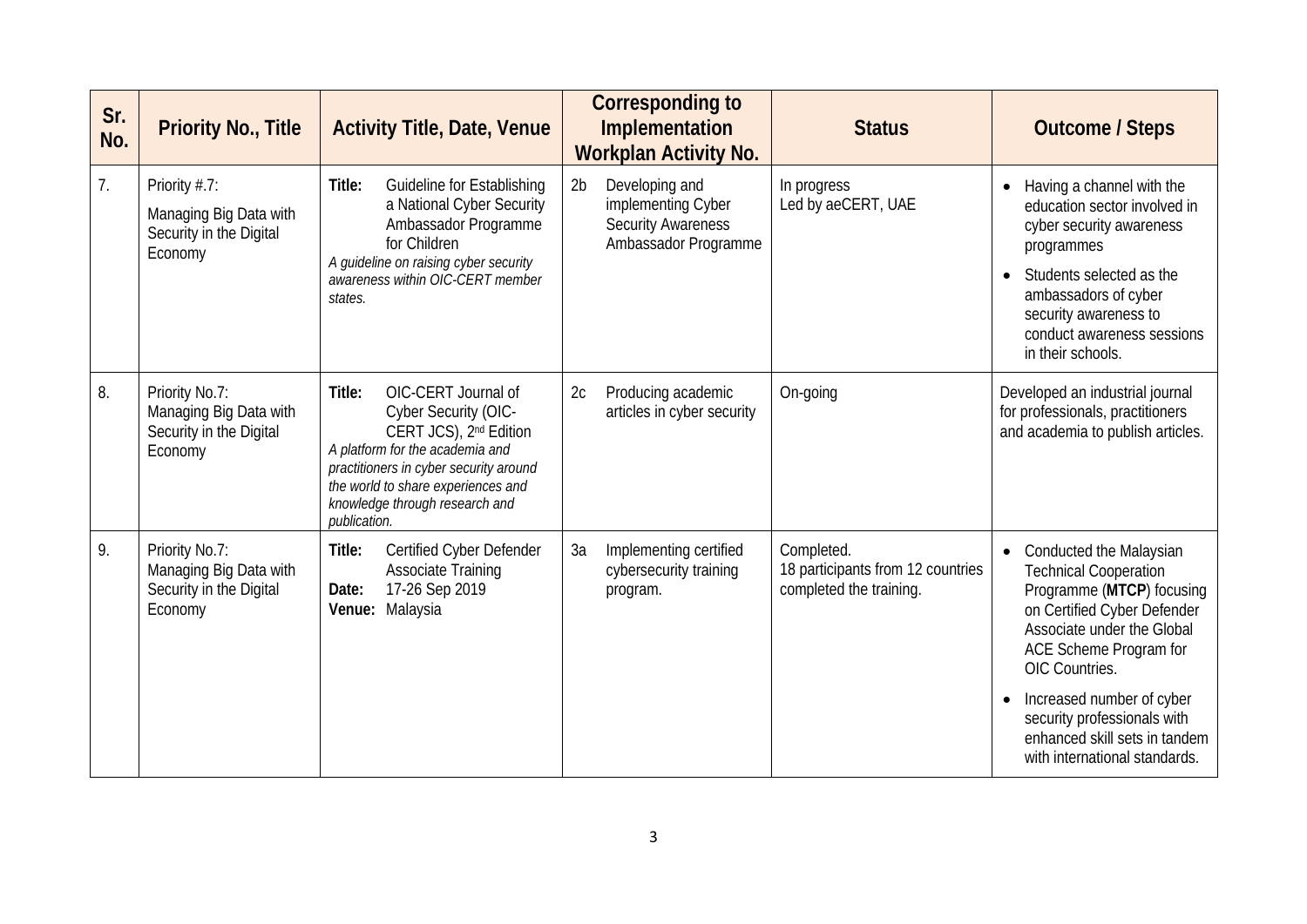| Sr.<br>No. | <b>Priority No., Title</b>                                                     | <b>Activity Title, Date, Venue</b>                                                                                                                                                                                                                                                                                                                     | <b>Corresponding to</b><br>Implementation<br><b>Workplan Activity No.</b>                                                                         | <b>Status</b>                                                                                                                                                                                                                                                                                                                      | <b>Outcome / Steps</b>                                                                                                                                   |
|------------|--------------------------------------------------------------------------------|--------------------------------------------------------------------------------------------------------------------------------------------------------------------------------------------------------------------------------------------------------------------------------------------------------------------------------------------------------|---------------------------------------------------------------------------------------------------------------------------------------------------|------------------------------------------------------------------------------------------------------------------------------------------------------------------------------------------------------------------------------------------------------------------------------------------------------------------------------------|----------------------------------------------------------------------------------------------------------------------------------------------------------|
| 10.        | Priority No.7:<br>Managing Big Data with<br>Security in the Digital<br>Economy | 11 <sup>th</sup> OIC-CERT Annual<br>Title:<br>Conference<br>29 Oct 2019<br>Date:<br>Muscat, Oman<br>Venue:                                                                                                                                                                                                                                             | 3a<br>Implementing global<br>cybersecurity training<br>program.                                                                                   | In progress.                                                                                                                                                                                                                                                                                                                       | Annual cyber security conference<br>for the OIC member states for IT<br>professionals to build capabilities<br>in cyber security is organized.           |
| 11.        | Priority No.7:<br>Managing Big Data with<br>Security in the Digital<br>Economy | <b>Global Accredited</b><br>Title:<br><b>Cybersecurity Education</b><br>(ACE) Scheme Program<br>An alternative international information<br>security certification scheme for the<br>OIC-CERT member countries to<br>increase the number of cyber security<br>professionals with enhanced skill sets<br>in tandem with the international<br>standards. | 3 <sub>b</sub><br>Implementing global<br>cyber security<br>professional certification<br>programs that complied<br>to international<br>standards. | In progress.<br>Global ACE Scheme Malaysian<br>Chapter has been set up.<br>Presently embarking on setting<br>up local chapters in other OIC<br>countries.                                                                                                                                                                          | <b>Establishment of Professional</b><br>Certification Scheme such as the<br>Global ACE Scheme Program.                                                   |
| 12.        | Priority No.7:<br>Managing Big Data with<br>Security in the Digital<br>Economy | <b>Malware Trend Reports</b><br>Title:<br>Sharing malware threat research<br>findings, analysis and response to<br>protect the OIC community against<br>malware threats.                                                                                                                                                                               | 3c<br>Implementing cross-<br>border collaborative<br>project in the area of<br>malware research.                                                  | H1 Completed on 31 Jul 2019<br>H2 Completed on 31 Dec 2019<br>Six (6) half yearly malware trend<br>reports have been published.<br>There are 14 organizations<br>participating in the project from<br>the countries as follows:<br>Bangladesh<br>China<br>France<br>Japan<br>India<br>Malaysia<br>Philippines<br>Nigeria<br>Taiwan | <b>Publication of periodic Malware</b><br>Trend Report which is the<br>outcome of the OIC-CERT<br>Malware Research and<br>Coordination Facility Project. |